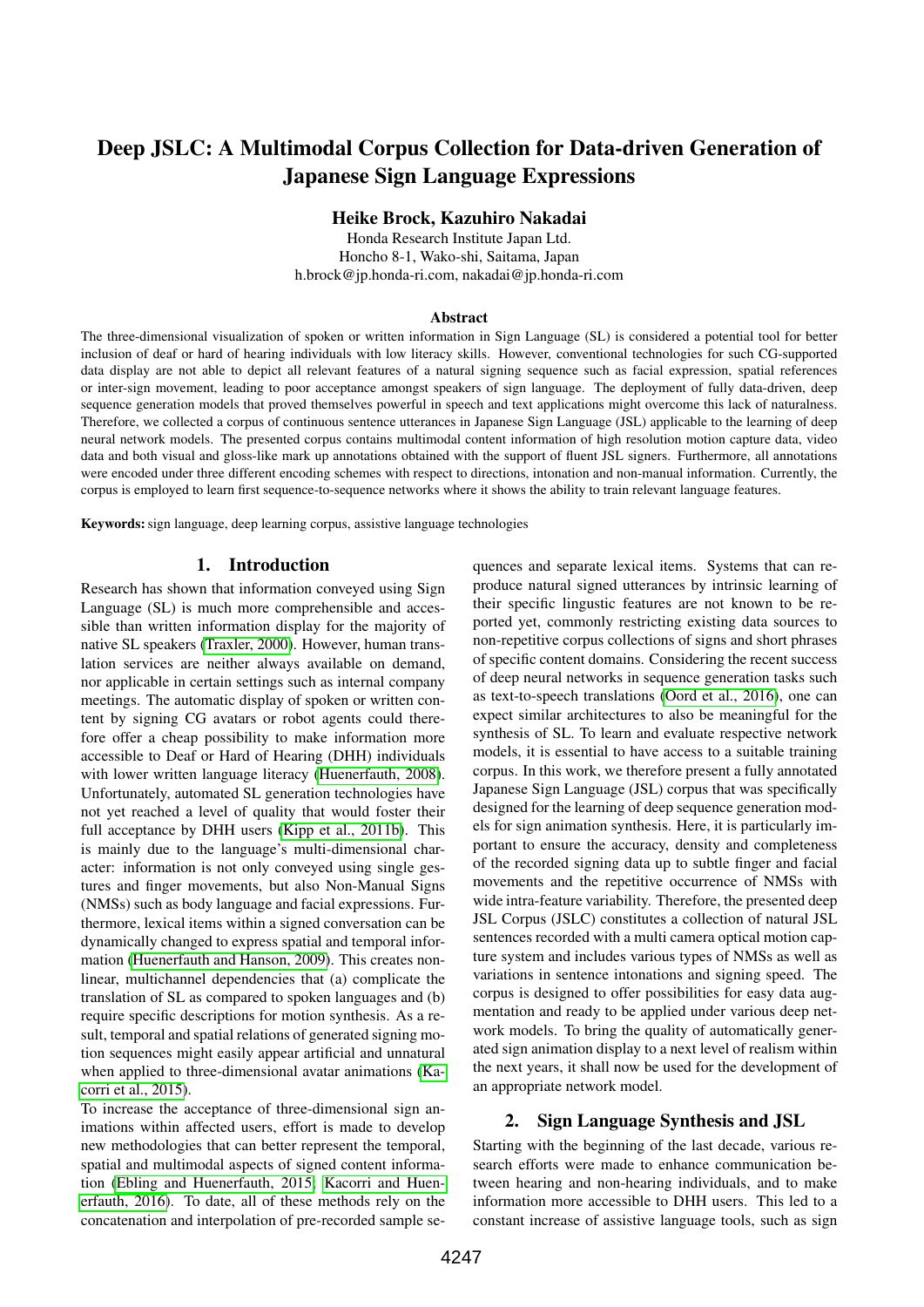translation software [\(Sun et al., 2013\)](#page-5-8), dictionaries [\(Pro](#page-5-9) [Deaf, 2017\)](#page-5-9) or even commercial devices like the Motion-Savvy tablet app [\(Motion Savvy, 2017\)](#page-5-10). However, most of these technologies are not capable of processing continuous and natural sentence utterances, and even less are concerned with the synthesis of signed expressions from a given set of text or speech data. Current SL generation methods are either fully synthesized from form notation such as VRML [\(Kipp et al., 2011a\)](#page-5-11) or semi-automatically synthesized using a corpus of pre-captured gestures [\(Gibet](#page-5-12) [et al., 2016;](#page-5-12) [Ebling and Huenerfauth, 2015\)](#page-5-5). Most recent neural network models that achieved superior results in speech generation are not known to be reported for applications with SL. One of the main reasons for this leeway is the multi-dimensional character of continuous signing with its inherent use of NMSs and spatial and temporal references that impede the use of machine translation algorithms. Another reason is the necessity of an extensive, highly detailed and accurate motion data set that is very costly to obtain: respective data is best obtained by using a multi-camera optical motion capture system for body, finger and facial capturing, and requires specialized post-processing procedures to exclude marker occlusions and mislabeling. Besides, existing SL motion capture data sets are commonly not publicly available. This imposes the need to acquire new data for system development.

Most current sign animation technologies were developed for the processing of comparatively well-researched SLs such as American Sign Language (ASL) [\(Lu and Huener](#page-5-13)[fauth, 2011\)](#page-5-13), German Sign Language (DGS) [\(Ebling and](#page-5-5) [Huenerfauth, 2015\)](#page-5-5) or French Sign Language (LSF) [\(Gibet](#page-5-12) [et al., 2016\)](#page-5-12). JSL in contrast remains a relatively unexplored language under both syntactic and semantic aspects. Grammatical structures and lexical items can be undefined or subject to regional and demographic variations. For this reason, the generation of JSL sequences also constitutes a rare research domain. To date, sign animations were created for the following two fields of application: medical content translation for enhanced doctor-patient communication [\(Nagashima et al., 2016\)](#page-5-14) and the broadcasting of weather forecasts in the national TV program [\(Umeda et](#page-5-15) [al., 2016\)](#page-5-15). Both animations are based on semi-automatized synthesis methods that utilize data from a problem-specific corpus of optical motion capture data. These corpora contain a variant number of single lexical items and few short complete sentences that were each signed once by one single speaker. Such sparsity in the vocabulary domain and the absence of NMSs is likely unsuitable for the deep learning of signed sequence connections. Therefore, we built the present deep JSLC in a different way that is not known to be reported similarly by any other research yet.

## 3. Corpus Definition

A large amount of data is necessary to train deep sequence generation networks that could cover the full vocabulary spectrum of JSL. However as compared to speech or text data, the acquisition of detailed, accurate and complete SL expressions is a very expensive and time-consuming task. To evaluate the potential benefit of deep sequence generation techniques for natural sign display, it was considered sufficient to first train networks on a smaller subset of JSL vocabulary that could be extended for better generalization later. Therefore, we defined the proposed deep JSLC as a collection of sentence expressions and multiword phrases within a dense vocabulary domain. Apart from the choice of repetitive vocabulary and content, this was achieved by the utilization of compound words built from lexical items and space and size classifiers (e.g. hospital signed as MEDICAL/ BUILDING and doctor signed as MEDICAL/ MAN, or to swim signed as SWIM and pool signed as SWIM/ PLACE).

Furthermore, the corpus should incorporate a combination of the most important and variant linguistic features of JSL that can hardly be reproduced by conventional generation methods in a satisfying way (Figure [1\)](#page-1-0):

- **Direction:** Directional modification of lexical items conveys spatial and grammatical content information, such as the passive voice of words (e.g. BEING SPO-KEN AT versus TO SPEAK) or the center of actions (e.g. TO GO and TO COME, TO SEE, TO BEG)
- Syntax: Intonation conveyed by syntactic NMSs (e.g. a raised eyebrow or head shaking) provides information on the sentence structure such as negation, past tense or question
- Adjective inflection: Positive, comparative and superlative forms of adjectives are expressed using a varying amount of facial NMSs (e.g. pressing eyes together, open mouth)
- Content separation: Lexical items are separated by a subtle nod of the head (e.g. my mother signed as ME/ MOTHER versus me and my mother signed as ME (+NOD)/ MOTHER)



<span id="page-1-0"></span>Figure 1: Signed expressions are difficult to convey in a natural way using virtual avatars. The fundamental structure of the corpus was designed specifically to enable a more reliable and accurate machine learning of contextual interrelation within JSL sentence expressions.

For use in deep neural network models, the previous constraints were used to define JSL sentences of large variations within every single linguistic feature and in between all features. In concrete, the main corpus was built as follows: to account for the dense domain criteria, 69 daily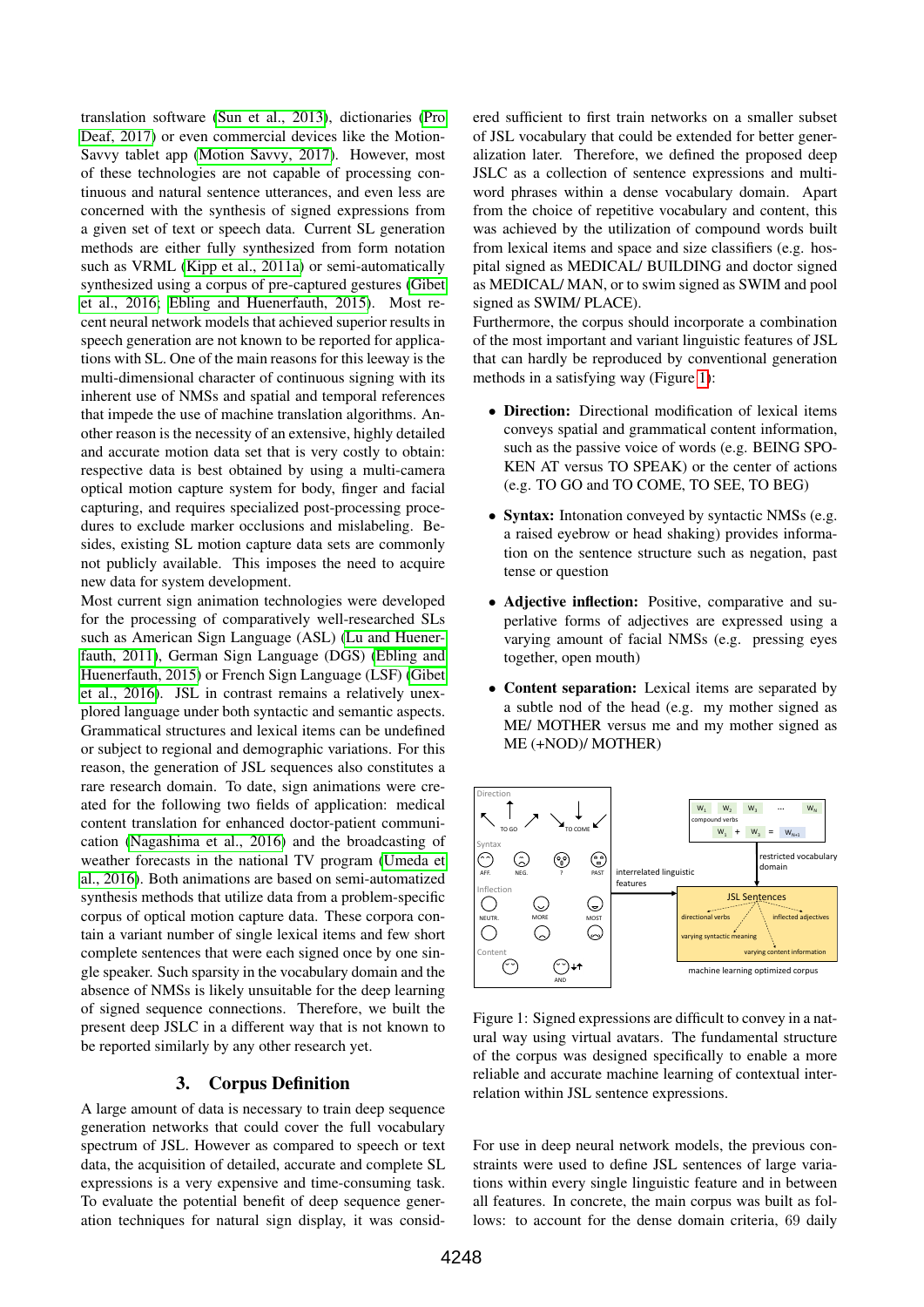conversation samples of 5-10 lexical items each were chosen as fundamental corpus sentence patterns from a set of intermediate-level SL practice sentences. These 69 sentence patterns were then modified to define 4 to 6 pattern variations by a random combination of dense-domain compound verbs and the previous linguistic features. The following sentences A, B, C and D for example constitute variations of one sentence pattern, whereas PT1 denotes a reference to oneself, PT2 denotes a pointing to the opponent person (respectively conversation partner) and PT3 denotes a pointing to a third person, object or place:

- A PT3/ MOVIE/ BUILDING/ PT3/ INTERESTING/ MOVIE/ WATCH/ PAST (translating as 'I watched an interesting movie in this cinema.')
- B MOVIE/ BUILDING/ PT3/ VERY INTERESTING/ MOVIE/ WATCH/ PAST/ PT2? (translating as 'You watched a very interesting movie in the cinema?')
- C PT3/ MOVIE/ BUILDING/ PT3/ PT1/ SATO/ MAN/ MOVIE/ WATCH/ NO (translating as 'I did not watch an interesting movie in this cinema with Mr. Sato.')
- D MOVIE/ BUILDING/ PT3/ PT1/ SATO/ WOMAN/ PRETTY INTERESTING/ MOVIE/ WATCH/ PAST (translating as 'I watched a pretty interesting movie in the cinema with Ms. Sato.')

Utilizing this sentence pattern variation strategy, a collection of 430 JSL sentences were defined to build the basic framework for corpus collection. These sentences constitute natural JSL expressions as expressed by native signers and therefore contain a very unbalanced word distribution: especially lexical items that support the semantic understanding within a signed sentence such as PT3 (providing contextual references to objects and persons) occur frequently within a JSL sentence. To reduce their impact on the network learning, we defined an additional set of 260 short training phrases. These phrases were built from the basic sentences and constituted a semantically meaningful succession of 3 to 6 less frequent words. Phrase variations taken from the sample sentences A, B, C and D were for example INTERESTING/ MOVIE/ WATCH/ PAST, MOVIE/ WATCH/ NO and SATO/ WOMAN/ PRETTY INTEREST-ING/ MOVIE/ WATCH.

## 4. Corpus Acquisition

All basic sentences and phrases were signed between one to three times in varying speed and sentence intonation by one Child Of Deaf Adults (CODA), leading to 931 corpus sentences and 502 corpus phrases with varying spatial and semantic content information. The data acquisition was furthermore assisted by a deaf native JSL speaker who supervised the grammatical correctness and naturalness of the signed corpus content.

During signing, the displacement of 123 markers attached to the signer's body was captured using an optical Vicon camera system of 48 cameras with a sampling rate of 120Hz. Additional data for extensive corpus annotation or the learning of sentence recognition networks was acquired using a Microsoft Kinect (sampling rate 30Hz) and a consumer video camera (sampling rate 60Hz). All capture modalities were synchronized via an external trigger and recorded a total of 10.384 signed utterances within a vocabulary of 197 lexical items.

To ensure sufficiently dense data for subsequent natural signing avatar generation, 92 out of the 123 optical motion capture markers were utilized for the acquisition of detailed finger and facial movements such as the blinking of eyes or the raise of eyebrows (Figure [2\)](#page-2-0). These markers were of 3mm size, with 24 markers placed on each hand up to the wrist and 44 makers attached to the face of the signer. All Vicon recordings were post-processed to ensure correct marker labeling and to eliminate missing frames caused by marker occlusions during data recording.



Figure 2: A set of 48 optical cameras was used to record the signed motion sentences. Marker were densely placed on body, finger and face of the sign speaker to obtain a highlydimensional collection of sign motion data.

<span id="page-2-0"></span>The cleaned data was made available in C3D and BVH format, which are two common data formats for the storage and processing of optical motion capture data. Whereas C3D contains the raw three-dimensional point clouds of all marker positions as obtained during the motion capture process, BVH contains kinematic information of a virtual character's body joints. To obtain such higher-level data, the raw C3D data was rigged onto the skeleton of a virtual avatar (Figure [3\)](#page-3-0) and the three-dimensional joint position and rotation of 107 relevant skeleton joints (including finger joints and controllers for facial expression) saved as the file's main motion data streams. For the given problem, the BVH format should be considered particularly useful since newly generated motion streams can be directly transferred onto the corresponding virtual avatar for visual display and evaluation.

## 5. Corpus Annotation

The fundamental content of the deep JSLC was annotated in gloss notation with the support of the signer and the supervising native speaker during the process of corpus definition. Throughout data acquisition, the gloss notation was actively refined in real-time to ensure that every sentence was expressed in the most natural way of signing. Furthermore, every corpus sentence was annotated as a visual markup with the help of the JS Pad dictionary (Lab, 2016) for the creation of Japanese Sign Writing [\(Matsumoto et al.,](#page-5-16) [2009\)](#page-5-16) and the additionally captured video data. A sample annotation of the previous sentence variation A is shown in both gloss notation and visual markup in Figure [4.](#page-4-0)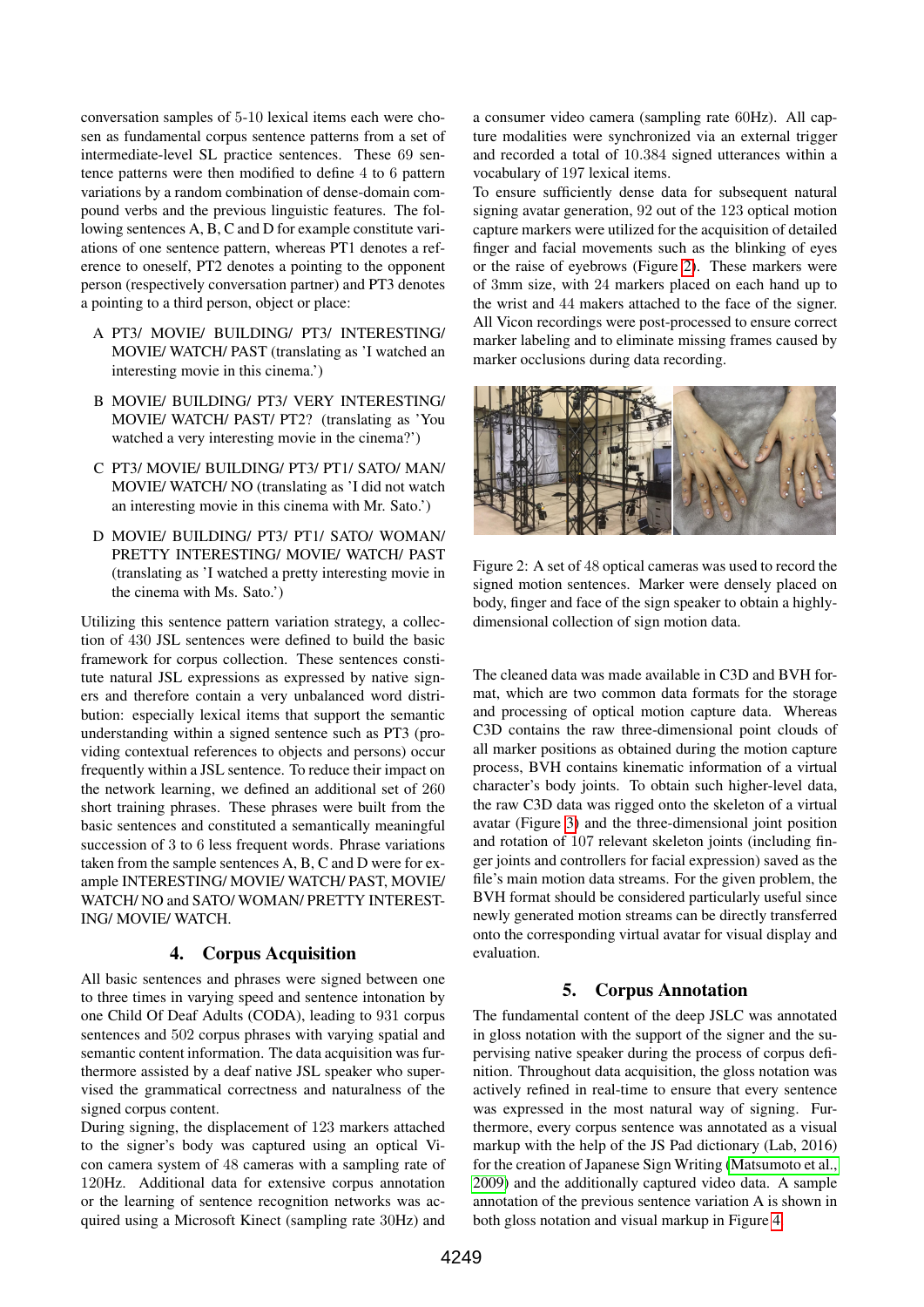

Figure 3: 3D model used to rig the raw motion capture data onto an avatar skeleton to provide joint position and rotation data in BVH format.

<span id="page-3-0"></span>A major advantage of deep sequence generation models such as Recurrent Neural Networks (RNNs) is that they do not require the training data to be pre-segmented [\(Graves,](#page-5-17) [2013\)](#page-5-17). However for eventual use in baseline networks or automatic sentence segmentation models, additional time annotations for separation of all lexical items in the corpus were determined. These were based on changes in hand and finger shapes as well as motion directions using the synchronized video data.

#### 5.1. Encoding

Three different types of encoding were chosen for subsequent corpus deployment in potential neural network models. Here, the idea was to provide different types of encoding to evaluate whether the presence of specific linguistic feature information could reproduce non-manual signing aspects in a better way.

The first encoding constitutes a simple one-hot encoded representation of all occurring lexical items and does not contain any additional information on the linguistic features incorporated within the deep JSLC. The second encoding constitutes the simple one-hot encoded representation plus additional information on all linguistic features as additional elements of the one-hot encoded vectors for each respective sign. In concrete, these additional vector elements represent information on:

- 1. Use of left or right hand to convey primary sentence meaning
- 2. Start location of the primary hand within a position segment defined in relation to the upper body
- 3. End location of the primary hand within a position segment defined in relation to the upper body
- 4. Signing in active or passive form (if applicable, else none)
- 5. Stage of adjective inflection (if applicable, else non)
- 6. Inclusion of interrogation (if applicable, else non)
- 7. Inclusion of negation (if applicable, else non)

The third encoding was based on the visual markup annotation, following the representation of Sign Writing Markup Language (SWML) [\(Costa et al., 2001\)](#page-5-18). Here, every lexical item was encoded as the combination of its Sign Writing components in SWML. For example the lexical item MOVIE is built by one head icon with the SWML index 04- 01-001-01-01-01, two handshape icons (left and right hand) with the SWML indices 01-05-001-01-01-03 and 01-05- 001-01-01-11 and two directional icons (for left and right hand) with the SWML indices 02-03-006-01-01-13 and 02- 03-006-01-02-01.

## 6. Corpus Deployment

We evaluated the corpus usability for the learning of JSL sentence structure with a straightforward modification of the sequence to sequence model (Seq2Seq) for English-French translation [\(Sutskever et al., 2014\)](#page-5-19). However, the determination of generated sequence quality is a difficult task that is commonly performed by rigging the generated sequences on a virtual character, and by subsequently assessing their naturalness and understandability in user studies. For this reason, we used the corpus in a reversed recognition scenario here: the acquired motion data streams were first encoded by a RNN cell and then passed to a decoder RNN cell providing an output expectation of the expressed sentence. Since the Seq2Seq model is bidirectional, evaluation of corpus efficiency can be expected to also hold valid for generation scenarios.

Using a smaller subset of 810 of the full corpus sentences only, we first learned several variations of a basic Seq2Seq network with 1 to 3 hidden layers and a varying number of cells per layer for all three encodings. Here, it should be noted that deep networks are commonly trained on much larger data sets. However since SL data collections cannot be acquired as easily as text or image data, the number of available training data can already be considered numerous for the given data content. The optimizer used during network training was an Adagrad optimizer, and both Gated Recurrent Units (GRUs) and Long Short-Term Memory Units (LSTMs) were used as cell types. Results indicate a constant decrease of training loss over time within all network models, whereas the Sign Writing based encoding performed slightly better than the two simpler, gloss based encodings. Best results with maximal test accuracy of  $\approx 20\%$  after 2000 training epochs were achieved with 1 hidden unit of 256 LSTM cells (Figure [5\)](#page-4-1). However, all network architectures showed significant overfitting and did not generalize well on unknown test data: especially rare words were easily misclassified and labeled as frequent words of little discriminative character (e.g. PT3, MAN or WOMAN). Given the unbalanced word distribution within JSL sentences, this is not surprising, and a better balanced corpus should improve network quality considerably.

To test eventual effects of an enlarged data collection, we included the 502 additional phrases in the training data and learned a new recognition network using the same encoding and network parameter in the next step. Test accuracy of the network raised to  $\approx 40\%$  after 2000 training epochs, while overfitting was significantly decreased. The subset of underrepresented word phrases that can be freely added to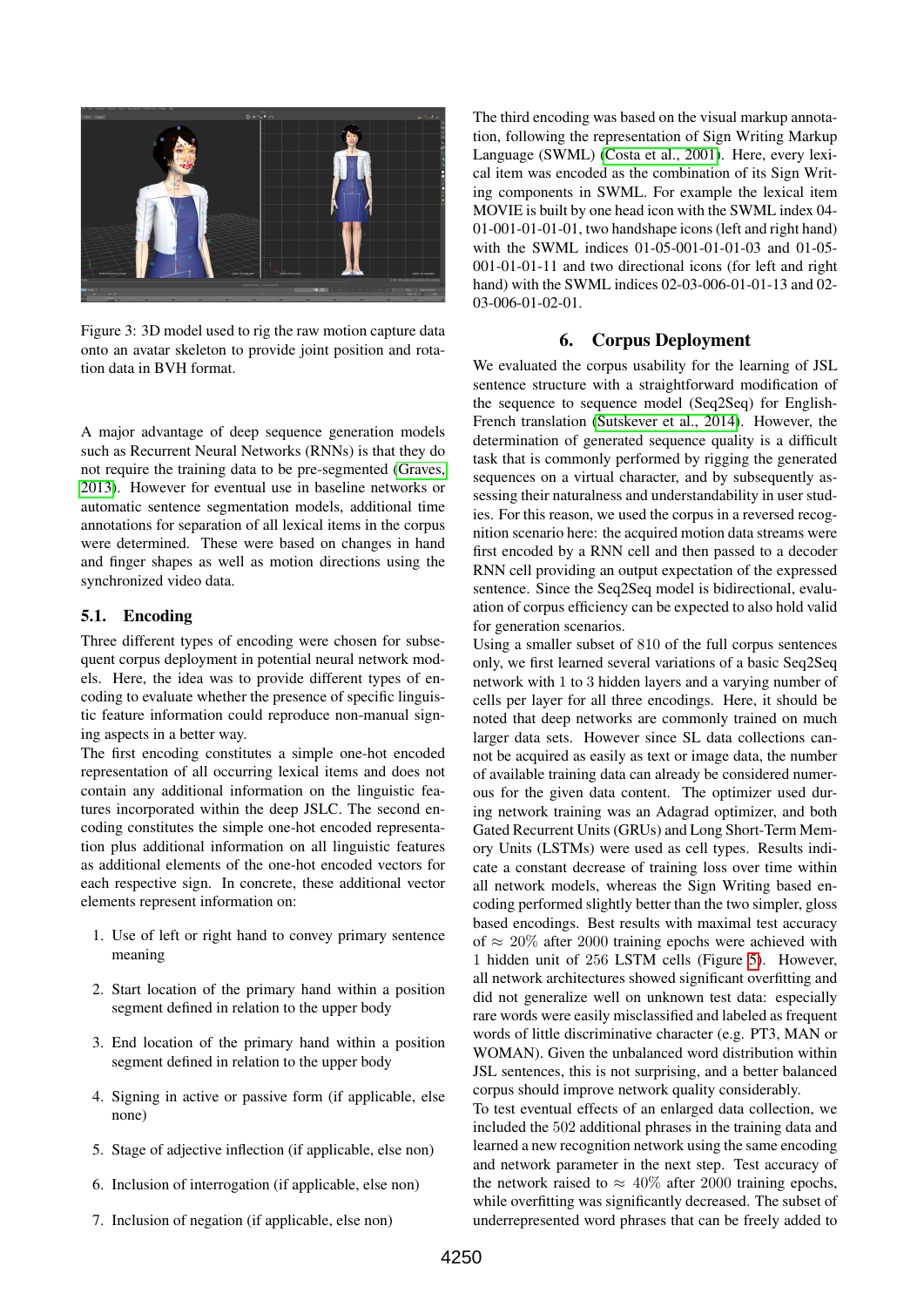

<span id="page-4-0"></span>Figure 4: Visualization of previously introduced sentence variation A in Japanese Sign Writing and its corresponding gloss annotation.



<span id="page-4-1"></span>Figure 5: Evolution of training and testing accuracy and loss for sentence recognition as obtained with a standard sequence to sequence model and 1 hidden layer of 256 LSTM cells for a smaller subset of the full corpus sentences only. Over 2000 epochs, a recognition network of  $\approx 20\%$  test accuracy was learned. The network is strongly overfitting.

the main training data should therefore be considered as an useful extension of the full sentence collection.

#### 7. Discussion

Previous results suggests that the presented corpus is generally capable to train a Seq2Seq network that understands common multi-modal interrelation within JSL utterances. Test accuracies of  $\approx 40\%$  do not appear sufficient for application in real-life scenarios yet, but reach the best obtained accuracies of similarly continuous and weakly supervised sentence recognition scenarios [\(Koller et al., 2016\)](#page-5-20). To date, no specific modifications of the model parameters were performed, and we expect to achieve better results of improved accuracy and smaller loss by adding a suitable data embedding and an attention model. Moreover, it was shown that a higher number of training data is beneficial for network learning. Better recognition and generation networks should therefore be achieved by further augmenting the corpus size and balancing out the general word distribution. Thanks to the corpus design with its repetitive occurrence of identical sentences and phrases, respective data can be synthesized relatively easily from the existing data in the following, using sequence alignment methods such as squeezing, stretching or undersampling.

All in all, we believe that the specific characteristics of its corpus design and content make the present deep JSLC a very valuable collection of JSL motion data. It shall now



Figure 6: Evolution of training and testing accuracy and loss for sentence recognition as obtained with a standard sequence to sequence model and 1 hidden layer of 256 LSTM cells using a larger number of corpus data for network training. Over 2000 epochs, a recognition network of  $\approx 40\%$  test accuracy was learned that generalizes better to unknown data.

be used to define suitable network parameters and variations such as attention models, and to subsequently learn a wide variety of sequence generation networks. In a last step, the usability and eventual benefit of the trained generation networks shall be evaluated with respect to realism and naturalism of the resulting animations.

#### 8. Conclusion

We presented a new corpus of JSL sentence expressions for application in advanced data-driven deep neural networks. This corpus was defined so that it can easily be applied to advanced sequence generation models for the synthesis of Sign Language animations. As opposed to previous SL corpora of similar application purpose, the corpus was built from randomized variations of pre-defined sentence patterns only. It incorporates many spatial and temporal references as well as non manual signs to intrinsically learn interrelations of relevant linguistic features within signed expressions or conversations. The corpus is extensively annotated in gloss and visual mark up, and its signed data content made available using three different motion sensing modalities (motion capture, depth images and video images) that can be utilized in various additional corpus works. First experiments showed the general applicability of the presented corpus in sequence to sequence networks for sentence recognition. In the following, these networks